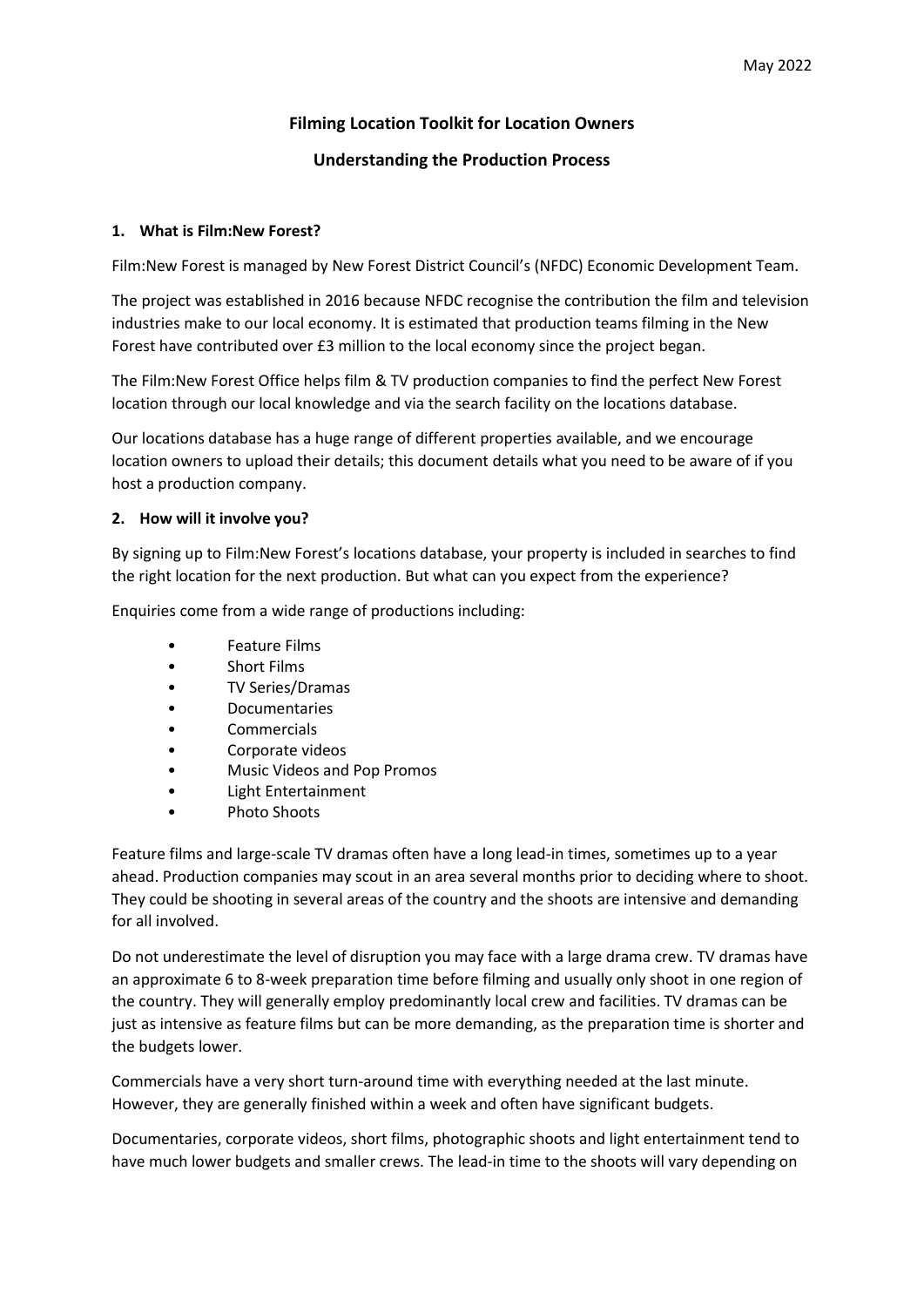the complexity and content of the shoot. Often the crew will only be about five people and they will be happy to fit around visitors and your normal working day.

### 3. **The Initial Enquiry**

This may come direct, through Film:New Forest or via Creative England, who work with productions from the outset. If the enquiry comes direct and you would like some support, you are welcome to approach Film:New Forest or Creative England who will be able to assist.

Often the production's initial enquiries are fact-finding missions to see if the region has the locations they are looking for.

Productions are usually working to tight deadlines and will often need information very quickly. It is important to remember that productions will usually be looking in more than one area, so the quicker a location can respond, the more likely it is that they will secure the production. It is always important to check how urgent the enquiry is but try to respond within 24 hours.

It is always advisable to be as honest as possible when dealing with a location enquiry; there is no point fabricating the truth if you know that you do not have any suitable locations. If you think that your location might be suitable, but it may be tricky to film due to noise, access or availability, please make this clear from the start.

If you receive an enquiry directly it is likely to be a request from a location manager, location scout, a producer, a production manager or a line producer. Please ask the contact if they have registered their project with Film:New Forest; if they have not, then please pass on Film:New Forest's details: [Filming@newforest.gov.uk](mailto:Filming@newforest.gov.uk)

### **4. What Happens Next?**

It is important to keep in mind that most initial requests for location suggestions are simply preliminary enquiries and will not necessarily result in filming taking place.

A production company's resources, requirements and budgets will vary depending on the size and type of project. It is essential to understand that final details of requirements will often not be available until a technical recce has taken place. Plans often change at the last minute for various reasons so it is crucial to remain as flexible as possible.

At this point you should ensure that you have understood exactly the requirements of the production company in terms of the use of buildings and land as well as any alterations to the property, use of furniture or props and use of services such as water and electricity.

Ensure that you are happy with the content and context of the script and its use of your property and that the decision-makers within your organisation are happy with the compatibility of the production with your organisation's values.

Ensure that the production company has Public Liability Insurance to a value that you are happy with. £5m is the industry standard, although some venues require £10m of coverage.

When you are fully informed about the nature of the production and the implications for your property or location, it is time to decide whether to accept or decline the enquiry in principle, subject to further discussions. It's better to be honest at this stage than accepting the enquiry if you know you are unlikely to be able to service the proposed filming requirements.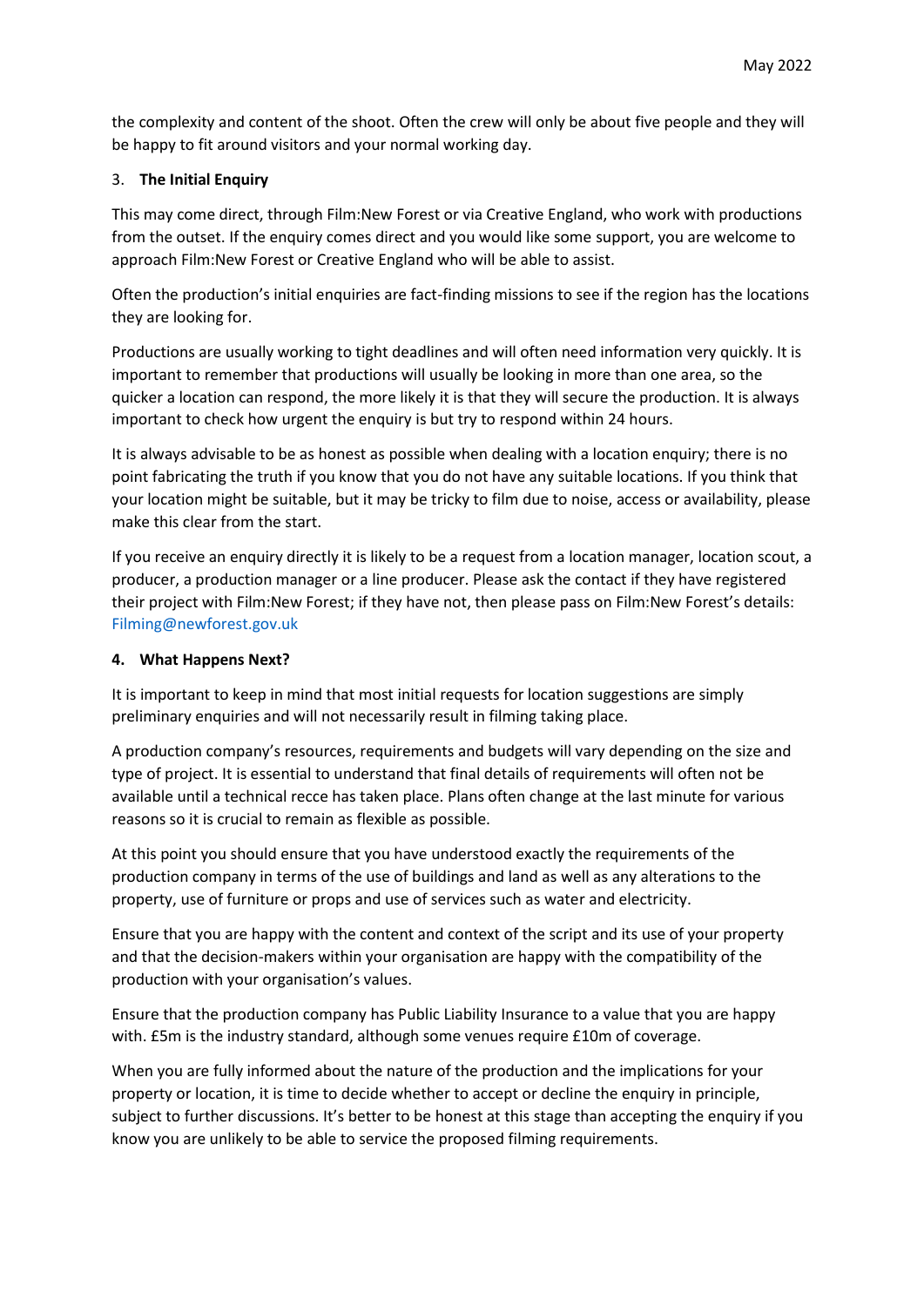# **5. Project Confidentiality**

Project confidentiality is paramount and should always be respected . Most production companies will not want details of their project commonly known at the early stages, so it is important to ensure that anyone dealing with filming requests respects the production company's confidentiality wishes. Failure to adhere to these requests could, in extreme circumstances, mean that your property loses the production entirely. It is quite common at this stage to ask when you will be able to promote the filming and capitalise on all your hard work.

Most production's publicity departments will be more than happy to help you when the time is right. Film:New Forest will work with Creative England's marketing department and the production company and will be happy to involve you in their PR plans.

#### **6. The Recces**

Prior to committing, the production company will want to visit a location on several occasions. The initial visit is likely to only involve the location manager and designer, and sometimes a member of Creative England's Production Liaison team and/or a Film:New Forest representative. If they decide that the location fits their brief they will need to return with the director and the producers.

They will then generally return a few more times; first with the director of photography and then the main technical crew prior to the actual shoot: this is the 'technical recce' where all the decisions about how the filming will take place will be made.

You should attend the recces to ensure that what is planned will be possible.

# **7. Managing Negotiations**

Make any costs relating to the location clear to the production as early as possible. You should always ask for a copy of the production company's public liability insurance before agreeing use of a property. Discuss this with Film:New Forest if you are unsure.

Consider using the production's contracts for your properties, wherever possible, to avoid extra time and costs being added to the negotiations. If a production wants to use a location that will affect residents or businesses, it is important that the production consults with those affected. It is likely that they will consult, along with Film:New Forest, with some or all the following:

- Local Authority officers from other relevant departments
- Resident associations/local business forums
- Councillors and ward representatives
- Parish council leaders
- Emergency services

If you are asked to help with the negotiations by Creative England or the production company, it is important to consider everyone the shoot may affect. A full picture of the implications of the filming should be gained but negotiations should always remain positive, and alternatives should be offered if problems arise. Whilst being as accommodating as possible you should always remain clear and strong about what is, and is not, possible. Good communication is key to the experience being a positive one for all involved.

Remember that you and your property will still be around after the production company has gone, so it is important to ensure that the filming does not have any negative impact on your reputation within the local community.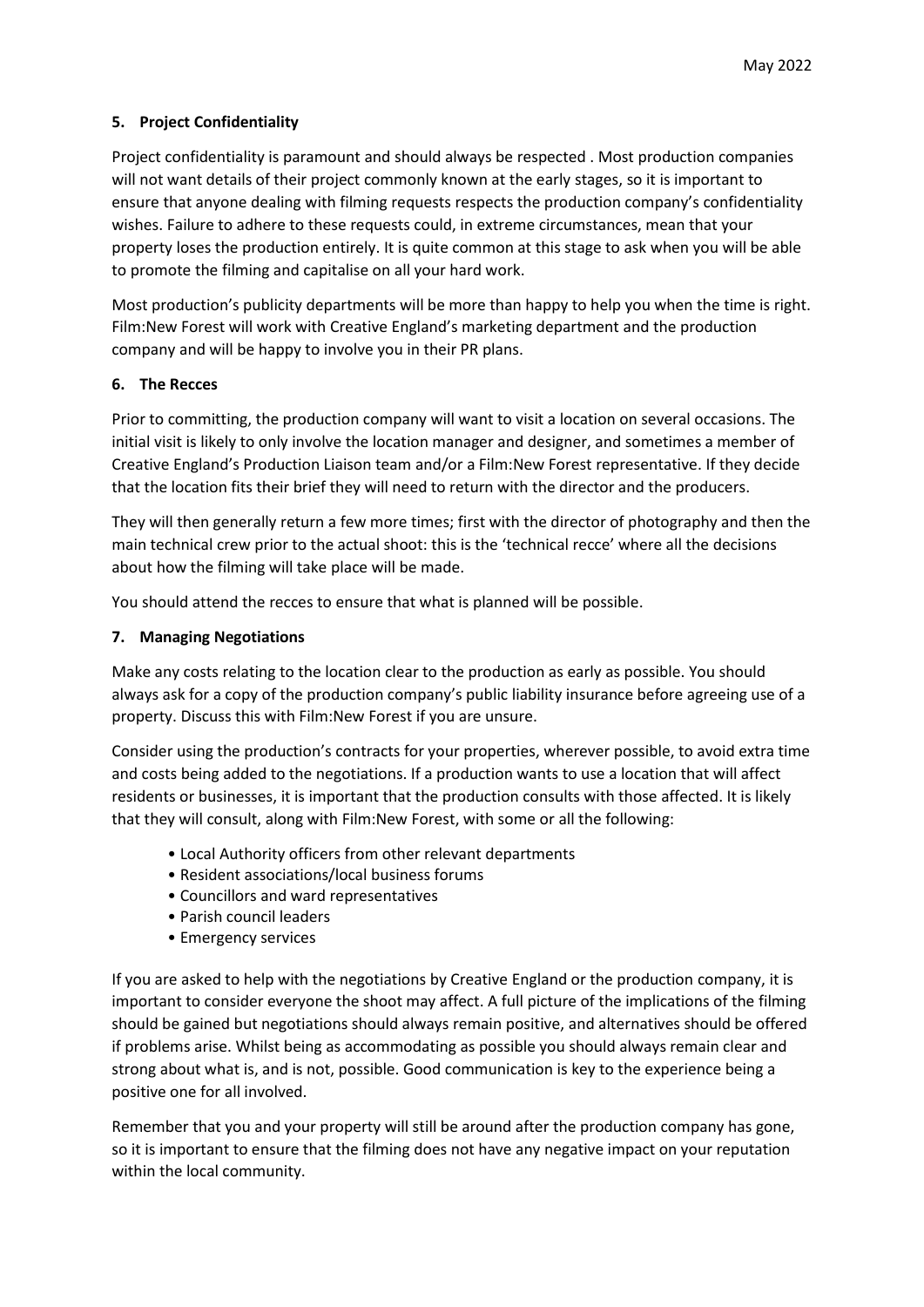# **8. Contracts**

Your negotiations will form the basis of a location agreement with the production company. Some companies, such as the BBC, will use a standard agreement for filming at your property; others will be happy to draw up an agreement from scratch between the two parties. There is no hard and fast rule about agreements, but you should always ensure that you are happy with its contents. You should request an amendment to anything that you are unhappy with.

There are several key points to bear in mind when negotiating agreements:

- a. Ensure that the fee is indicated in the agreement.
- b. Outline the specific dates and times of filming and consider including penalty clauses for overruns.
- c. Include a clause for use of the property for reshoots where scenes are added or changed after principal photography.
- d. Ensure you understand the subject and content of the production.
- e. Ensure that the agreement guarantees the reinstatement of the property to its original condition and the repair of any damage.
- f. Consider providing an inventory of your property.
- g. Ensure that it outlines any press or PR opportunities that you would like to exploit.
- h. Include any conservation issues that need to be abided by, i.e. the use of lights.

It is recommended you take legal advice on agreements.

#### **9. Pre-Production**

At the pre-production stage everything including locations, permissions, parking dispensation and requests to film on the highway, is all confirmed. If a production is planning on spending a length of time in the area, they may want to set up a fully operational office in a matter of weeks. They will need to find production offices and start hiring local crew and facilities companies as well as booking hotels. Film:New Forest can also help here by advising on suitable office venues and, thanks to our partnership Go New Forest, can also help advise on accommodation.

#### **10. Communication**

By the time a production starts shooting it should not come as a shock to anyone directly involved or affected by the shoot. The production company will contact all residents and businesses that are likely to be affected by the filming at least one week before filming takes place. Most productions will do this by sending out 'resident letters', which will include contact details for someone on the production to answer any queries.

#### **11. Production**

Although most productions are planned thoroughly, you must always be prepared for last minute schedule changes. In a lot of cases these changes are unavoidable and are often caused by bad weather, actor availability, script changes or re-writes or a last-minute idea by the director or producer!

Changes to the schedule may affect parking requirements, vehicle registrations or issues on exterior shoots such as changing set dressing or switching lighting off to name but a few things. It is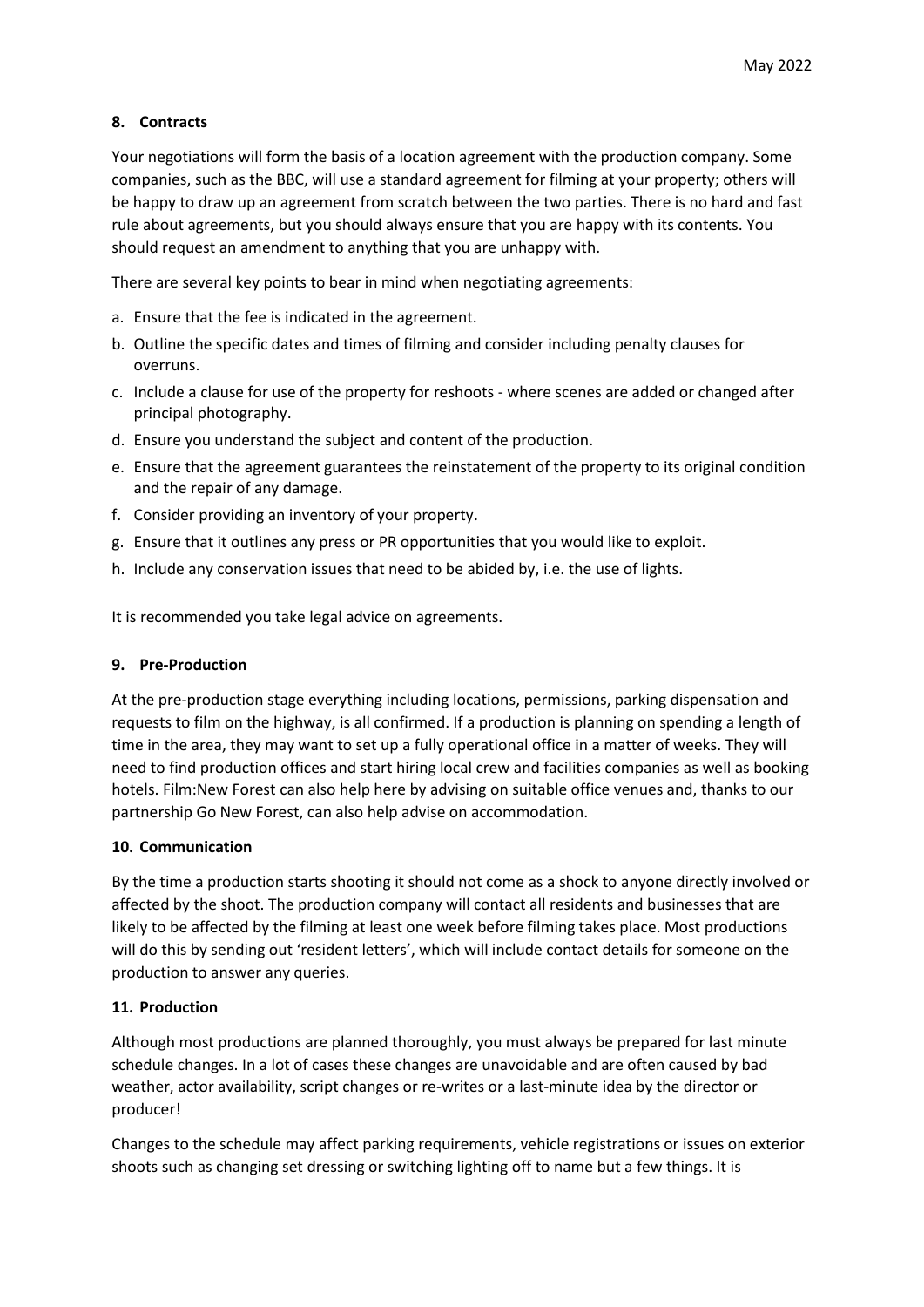important to be as flexible as possible and work closely with the production if changes do occur. It is also important to remain impartial if changes cause disputes with residents; Film:New Forest will be happy to work as a mediator and get the production representatives and the residents together to work through issues if necessary.

### **12. Parking**

It is likely that a production will need to park key production vehicles as near to the location as possible. It is usual for them to require parking dispensation, often at short notice, to put this in place. If you have outdoor space suitable for parking, offer this as part of the contract.

# **13. Unit Bases**

Major productions will need to source a unit base each day near their key location to park most of their vehicles. This can be anything from 20 to 200 trucks and cars as well as dining buses, cast caravans and catering vans. It is a good idea to have some suggestions in your area of accessible car parks, fields or wasteland for this purpose. Film:New Forest can assist with these suggestions.

# **14. Filming in Public Buildings**

For buildings open to the public, there will often be disruption for visitors during filming. This should always be communicated as positively as possible. Relevant websites should be updated confirming when galleries, exhibits or public spaces are not available due to filming. Pre-booked groups and schools should be informed in advance. Notices should be posted on reception desks and at points of entry confirming the same information in advance and on the days of filming. All front of house staff should be fully briefed as to what is happening and the key times when there will be any disruption.

If the production company is happy to publicise this information, most visitors will appreciate knowing exactly what is being filmed, when and where they will be able to see it and if there are any celebrities involved.

Some production companies will allow visitors to watch the filming if they are very quiet and do not disturb the process. This can often be a real benefit for the visitor and more than compensates for any disruption. All communication should stress the benefits of the filming to the property or location (Film:New Forest can help advise) and thank the visitor for their patience and understanding in the matter.

Additional staff may be required to help manage visitor movements. Often the production company will be happy for visitors to be in the area whilst the shoot is prepared but will need the area to be cleared for the actual take. This kind of visitor management will be the responsibility of the property's management in partnership with the production's security staff or locations team. Close communication is always required with the production company.

If the production company wants to film the public, this should only be done with the permission of the members of the public. Parental permission should be gained for children.

#### **15. Filming in Heritage Properties**

Filming at historic locations often involves the clash of two very different agendas. One side is trying to get the footage while the other is trying to protect its unique setting. With planning and preparation, and a certain degree of compromise, this can usually be achieved peacefully. Filming can be disruptive but need not be damaging if the right precautions are taken.